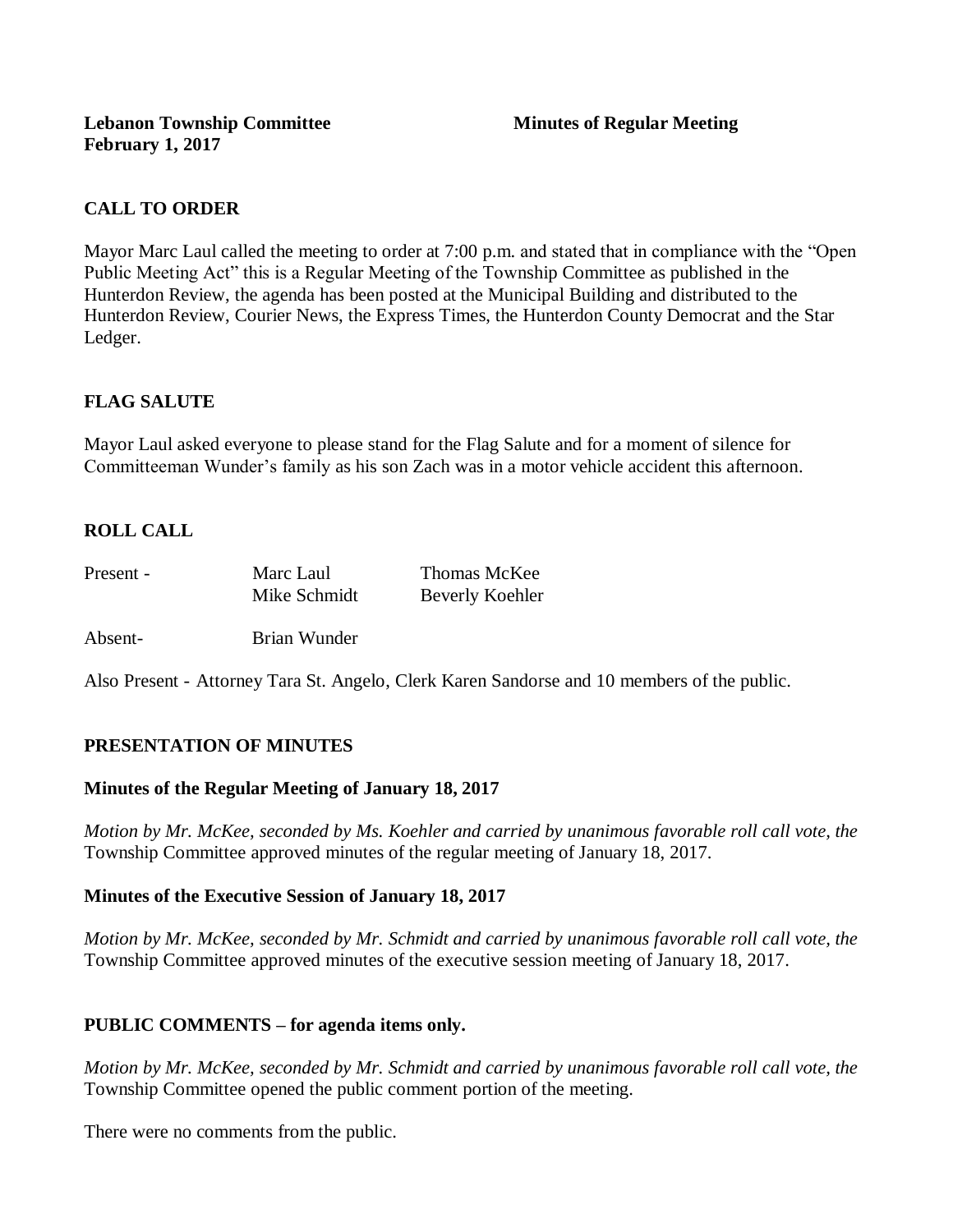LTCM 02/01/2017 Page 2 of 15

*Motion by Ms. Koehler, seconded by Mr. McKee and carried by unanimous favorable roll call vote, the* Township Committee closed the public comment portion of the meeting.

### **ORDINANCES**

**Ordinance No. 2017-01 – CAP BANK** 

### **Public Hearing**

*Motion by Mr. Schmidt, seconded by Mr. McKee and carried by unanimous favorable roll call vote, the* public hearing for Ordinance No. 2017-01 was opened.

There were no comments from the public*.*

*Motion by Ms. Koehler, seconded by Mr. McKee and carried by unanimous favorable roll call vote, the* public hearing for Ordinance No. 2017-01 was closed.

*Motion by Mr. McKee, seconded by Mr. Schmidt and carried by unanimous favorable roll call vote, the* Township Committee adopted Ordinance No. 2017-01 as written below.

# **STATE OF NEW JERSEY COUNTY OF HUNTERDON TOWNSHIP OF LEBANON ORDINANCE NO. 2017-01 CALENDAR YEAR 2017 ORDINANCE TO EXCEED THE MUNICIPAL BUDGET APPROPRIATION LIMITS AND TO ESTABLISH A CAP BANK (N.J.S.A. 40A: 4-45.14)**

WHEREAS, the Local Government Cap Law, N.J.S. 40A: 4-45.1 et seq., provides that in the preparation of its annual budget, a municipality shall limit any increase in said budget up to 0.5% unless authorized by ordinance to increase it to 3.5% over the previous year's final appropriations, subject to certain exceptions; and,

WHEREAS, N.J.S.A. 40A: 4-45.15a provides that a municipality may, when authorized by ordinance, appropriate the difference between the amount of its actual final appropriation and the 3.5% percentage rate as an exception to its final appropriations in either of the next two succeeding years; and,

WHEREAS, the of the Township of Lebanon in the County of Hunterdon finds it advisable and necessary to increase its CY 2017 budget by up to 3.5% over the previous year's final appropriations, in the interest of promoting the health, safety and welfare of the citizens; and,

WHEREAS, the Township Committee hereby determines that a 3.0% increase in the budget for said year, amounting to \$ 130,519.44 in excess of the increase in final appropriations otherwise permitted by the Local Government Cap Law, is advisable and necessary; and,

WHEREAS the Township Committee hereby determines that any amount authorized hereinabove that is not appropriated as part of the final budget shall be retained as an exception to final appropriation in either of the next two succeeding years.

NOW THEREFORE BE IT ORDAINED, by the Township Committee of the Township of Lebanon, in the County of Hunterdon, a majority of the full authorized membership of this governing body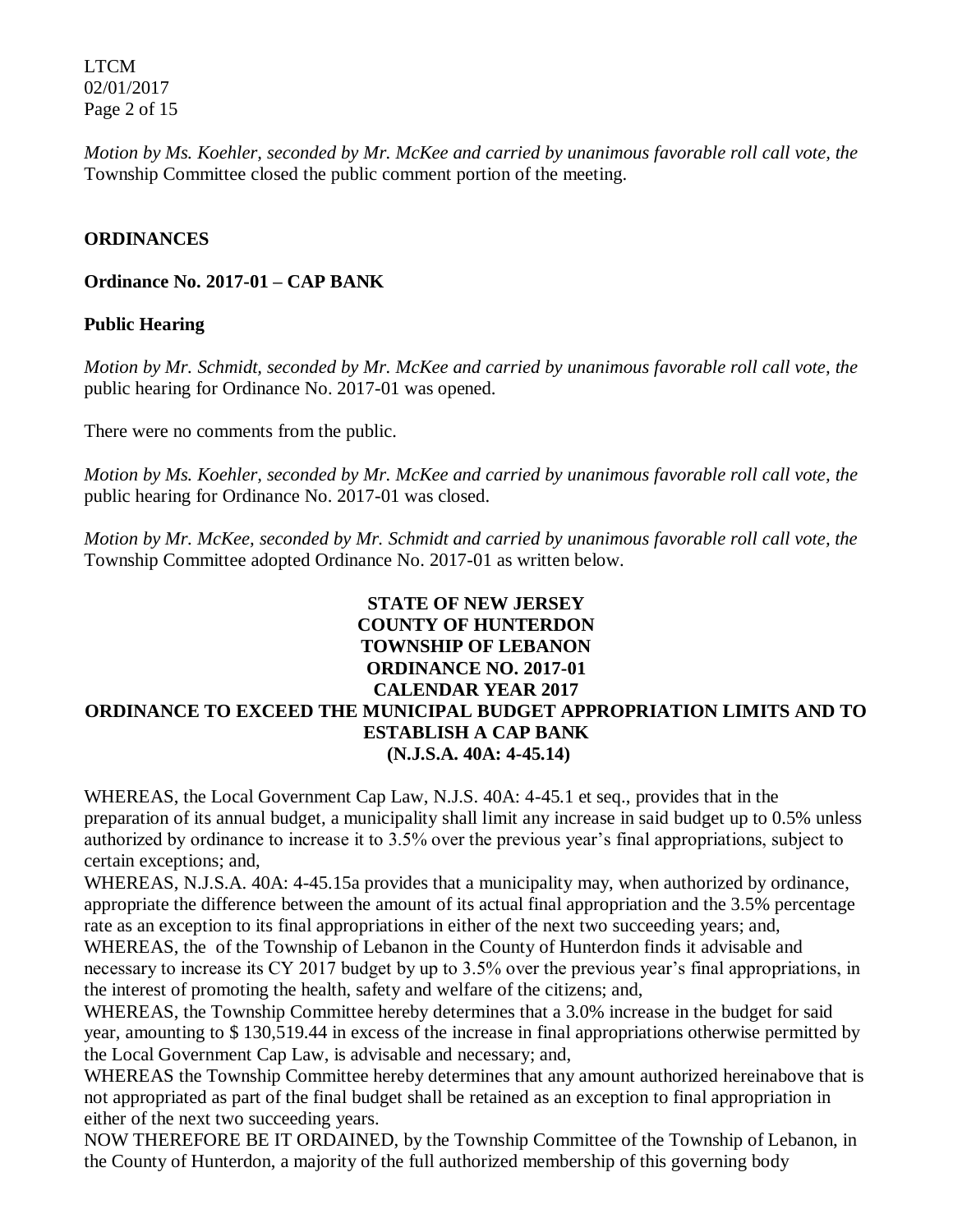LTCM 02/01/2017 Page 3 of 15

affirmatively concurring, that, in the CY 2017 budget year, the final appropriations of the Township of Lebanon shall, in accordance with this ordinance and N.J.S.A. 40A: 4-45.14, be increased by 3.5%, amounting to \$ 152,272.68, and that the CY 2017 municipal budget for the Township of Lebanon be approved and adopted in accordance with this ordinance; and,

BE IT FURTHER ORDAINED, that any that any amount authorized hereinabove that is not appropriated as part of the final budget shall be retained as an exception to final appropriation in either of the next two succeeding years; and,

BE IT FURTHER ORDAINED, that a certified copy of this ordinance as introduced be filed with the Director of the Division of Local Government Services within 5 days of introduction; and, BE IT FURTHER ORDAINED, that a certified copy of this ordinance upon adoption, with the recorded

vote included thereon, be filed with said Director within 5 days after such adoption.

# **RESOLUTIONS**

# **Resolution No. 22-2017 – Verizon Wireless - Re-evaluation of Installation of Wireless Nodes (Memorialize – from January 18, 2017 meeting)**

Ms. Kathryn Windsor, of Tilson Technology, and Attorney Louis D'Arminio, of Price, Meese, Shulman & D'Arminio, were present on behalf of Verizon Wireless.

Mayor Laul stated that Ms. Windsor has been very informative and has provided the Committee with all of the documents that they have requested. However, the Township Attorney has brought further information to the Committee, which has raised concerns. Mr. D'Arminio stated that Verizon is very disappointed that the Township Committee is considering rescinding their prior approval for the installation of network nodes. Mr. D'Arminio noted that Ms. Windsor previously provided the Committee with detailed photos, comprehensive information on the nodes, maintenance procedures and contacts. Mr. D'Arminio stated that Verizon would like to work with the Township and will be pleased to provide any reasonable additional information that is needed. Mr. D'Arminio stated that Verizon will be meeting any and all building and electrical code requirements. There will only be a small amount of power needed because there will be only 9 or 10 nodes installed in the Township. Mr. D'Arminio stated that the nodes are smaller than a JCP& L transformer and that they will provide essential services to the citizens. The nodes are specific to the location where they are needed. Mr. D'Arminio told the Committee that the Federal Government requires that they provide the services and that local governments need to review requests without delay. Mr. D'Arminio stated that in the rescinding resolution the Committee directs Verizon's request to the Planning Board. Mr. D'Arminio said that the Governing body has the consent power and that the Planning Board does not deal with municipal consent. Mr. D'Arminio stated that Verizon is requesting that the Committee reconsider their decision in rescinding Resolution No. 81-2016 and that they would like to work directly with the Committee to address any concerns that they have.

Mayor Laul stated that the Planning Board and Zoning Board have always heard applications for cell towers. Mayor Laul noted that other utilities may come before the Committee with the same type of request and Resolution No. 81-2016 would enable those companies to install boxes in the same areas as Verizon, due to dead zones, which would become unsightly for the residents. Mayor Laul said that the Planning Board will need to know exactly where the nodes will be located and on which poles, so they understand the potential impact they will have on the residents.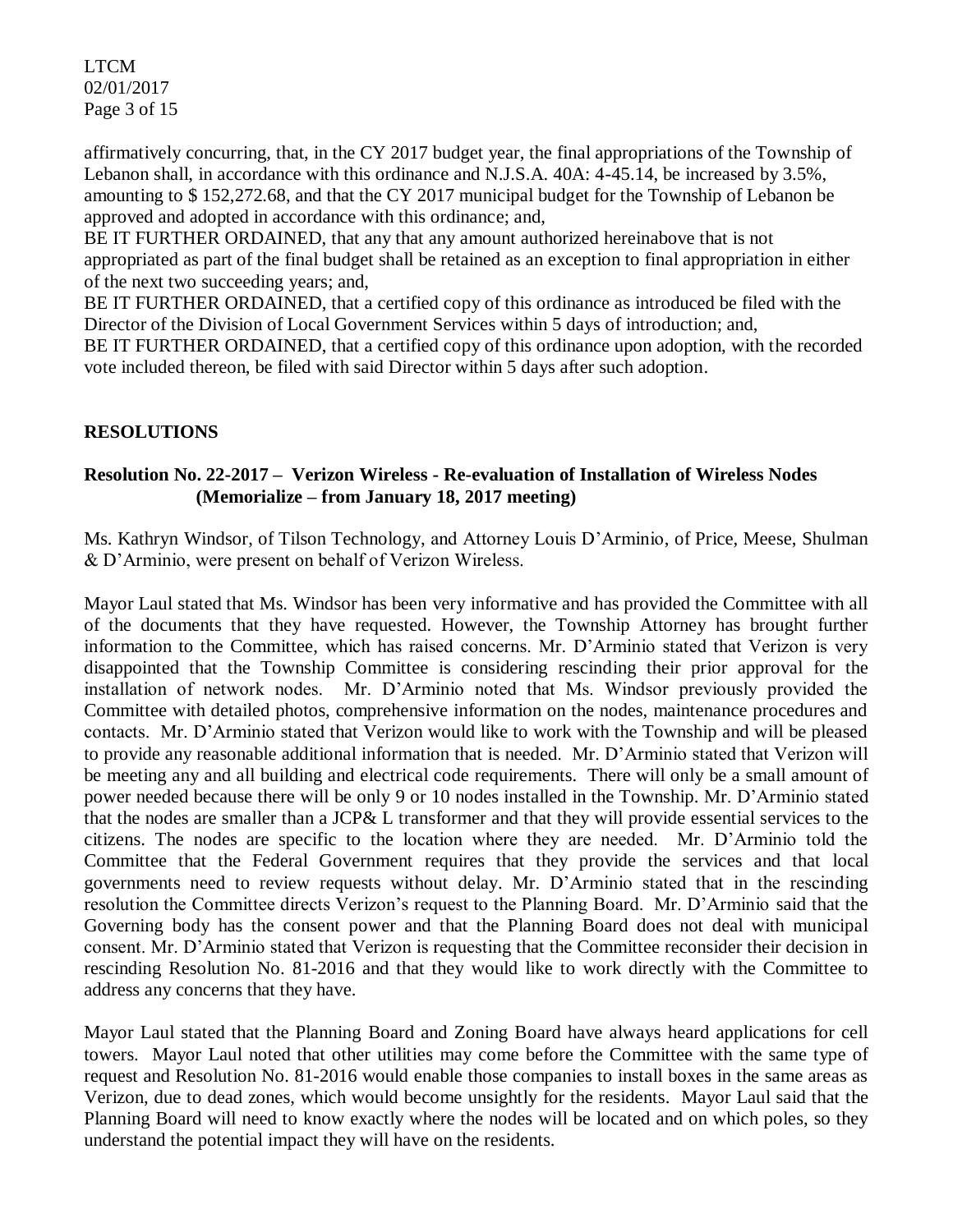LTCM 02/01/2017 Page 4 of 15

Mr. Schmidt stated that he felt that the Committee received good information from Ms. Windsor. They became comfortable with the knowledge that there would be nine nodes installed, which would be located on County Road 513, so they adopted the resolution that was provided to them. Mr. Schmidt noted that a week later the Township Attorney informed the Committee that they adopted the resolution not realizing that is was blanket resolution. The resolution would essentially permit Verizon to install as many nodes as they see fit. Mr. Schmidt stated that he agrees that the Planning Board should establish policy but asked Mr. D'Arminio if Verizon would find it to be acceptable for a resolution to be prepared authorizing the specifics of the work that is to be done; such as, the number of nodes that are to be installed. Mr. D'Arminio stated that he feels that Verizon could answer any apprehensions directly with the Committee. Mr. D'Arminio noted that he has concerns with being required to have a full hearing before the Planning Board as he does not believe that there is authorization for such. Mr. D'Arminio said that Verizon will have to answer all of the same questions for the Planning Board that the Committee has already asked; therefore, Verizon will have to appear twice.

Ms. Windsor said that she has been working on the project for more than a year and has faced these concerns with other municipalities. Verizon is very willing to work with the Committee. Ms. Windsor informed the Committee that Verizon provided a customary resolution for consideration; however, the Committee can make any changes they see fit. There can be limitations established, such as, the number of nodes to be installed, and if it is determined that Verizon needs more, they will be required to receive approval from the Township. Ms. Windsor noted that if location is a concern, that can be discussed also. Ms. Windsor asked the Committee to reconsider their position or to table the matter until the next meeting. This will provide time for a more in depth meeting to be held, where Verizon can answer all of the Committee's questions and concerns.

Attorney St. Angelo stated that there is a provision in the Township's ordinance regarding wireless communications facilities and, although not specifically about wireless nodes, it appears that this sort of item would need to go to the Planning Board. Attorney St. Angelo stated that due to ever changing technology, the ordinance does not cover this issue explicitly, but feels that it must go before the Board. Mr. D'Arminio stated that he does not believe that this type of request is contemplated or provided for in the Municipal Land Use Law. Attorney St. Angelo suggested that a joint meeting, between the Committee and the Planning Board, be held. In doing so, only one presentation will be necessary, the Planning Board can review and provide whatever is required under the ordinance and the Committee can provide the needed consent.

Mr. Schmidt asked if the nodes are for Wi-Fi or if it is line of site technology. Ms. Windsor stated that the system is not Wi-Fi; it is called an Outdoor Distributed Antenna System (ODAS) or Small Cell Technology. Mr. Schmidt asked if Verizon will be hooking into the telephone lines that are already on the poles. Ms. Windsor said that she is not sure but she will look into. Mr. Schmidt stated that he feels that it should be included in the resolution, that in neighborhoods where there are buried utilities, there will be no poles installed.

*Motion by Mr. Schmidt, seconded by Mr. McKee and carried by favorable roll call vote, the Township* Committee memorialized Resolution No. 22-2017, with the understanding that the Committee will be meeting with Verizon Wireless and the Planning Board at their March 7, 2017 meeting. AYES: Laul, Schmidt, McKee ABSTAIN: Koehler

#### **TOWNSHIP OF LEBANON COUNTY OF HUNTERDON**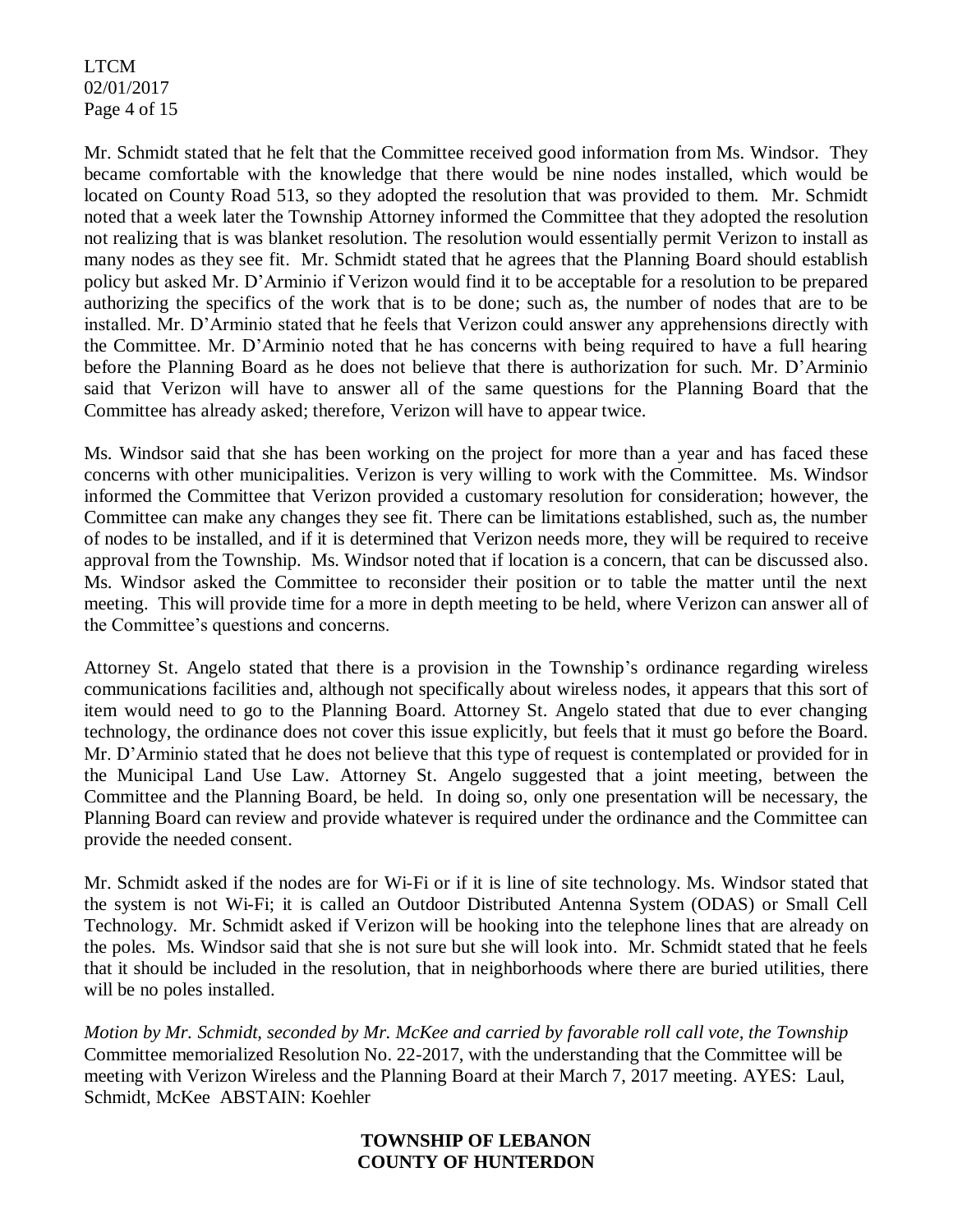LTCM 02/01/2017 Page 5 of 15

### **STATE OF NEW JERSEY RESOLUTION NO. 22-2017**

WHEREAS, Cellco Partnership, d/b/a Verizon Wireless ("Verizon Wireless") requested that the Township of Lebanon adopt a "blanket" Resolution that would grant to Verizon Wireless and its successors and assigns the right to use poles erected by parties that have the lawful right to maintain poles within the public right-of-way within the Township of Lebanon subject to certain conditions; and

WHEREAS, Verizon Wireless designated Tilson Technology Management, Inc. to represent it in connection with the proposal submitted to the Township of Lebanon; and

WHEREAS, a representative of Tilson Technology Management, Inc. appeared before the Township of Lebanon; and

WHEREAS, the Township of Lebanon requested certain information from the representative of Tilson Technology Management, Inc., which was provided; and

WHEREAS, based on the information provided to it by Tilson Technology Management, Inc., the Township of Lebanon adopted a Resolution authorizing the installation of small wireless nodes in the public right-of-way; and

WHEREAS, subsequent to the adoption of said Resolution, the Township of Lebanon became aware through information supplied by the New Jersey League of Municipalities and other sources that the installation of small wireless nodes was a more complex subject than the Township initially believed and that the installation of said nodes could have an impact on the public safety, health and welfare of the Township and its residents; and

WHEREAS, the Township of Lebanon has also learned that there may be an obligation upon it to accommodate the need for this new technology in order allow the improvement of the wireless system within the Township borders; and

WHEREAS, the Township of Lebanon believes that it needs to examine the issue in more detail and secure more information from Verizon Wireless about the specific plans Verizon Wireless may have for the installation of those nodes within the Township of Lebanon, the number of nodes that Verizon Wireless plans to install, the location of the nodes, whether Verizon Wireless will allow co-location by other providers, what procedures will be established for the location of nodes in areas of the Township that have underground utilities and other issues; and

WHEREAS, the Township of Lebanon has concluded that securing additional information from Verizon Wireless will assist the Township in developing a procedure that addresses the many issues raised by the installation of these nodes and protects property owners from the installation of new telephone poles in inadvisable areas.

NOW THEREFORE BE IT RESOLVED by the Mayor and Township Committee of the Township of Lebanon, County of Hunterdon, State of New Jersey, as follows:

- 1. The Township revokes the adoption of Resolution No. 81-2016; and
- 2. The Township authorizes the Planning Board to evaluate the appropriate response by Lebanon Township to the request by Verizon Wireless, and possibly other providers, to install small wireless nodes within the rights-of-way of the Township of Lebanon; and
- 3. The Township encourages Verizon Wireless to supply adequate information to the Planning Board as to methods by which the concerns regarding the installation of the small wireless nodes can be addressed.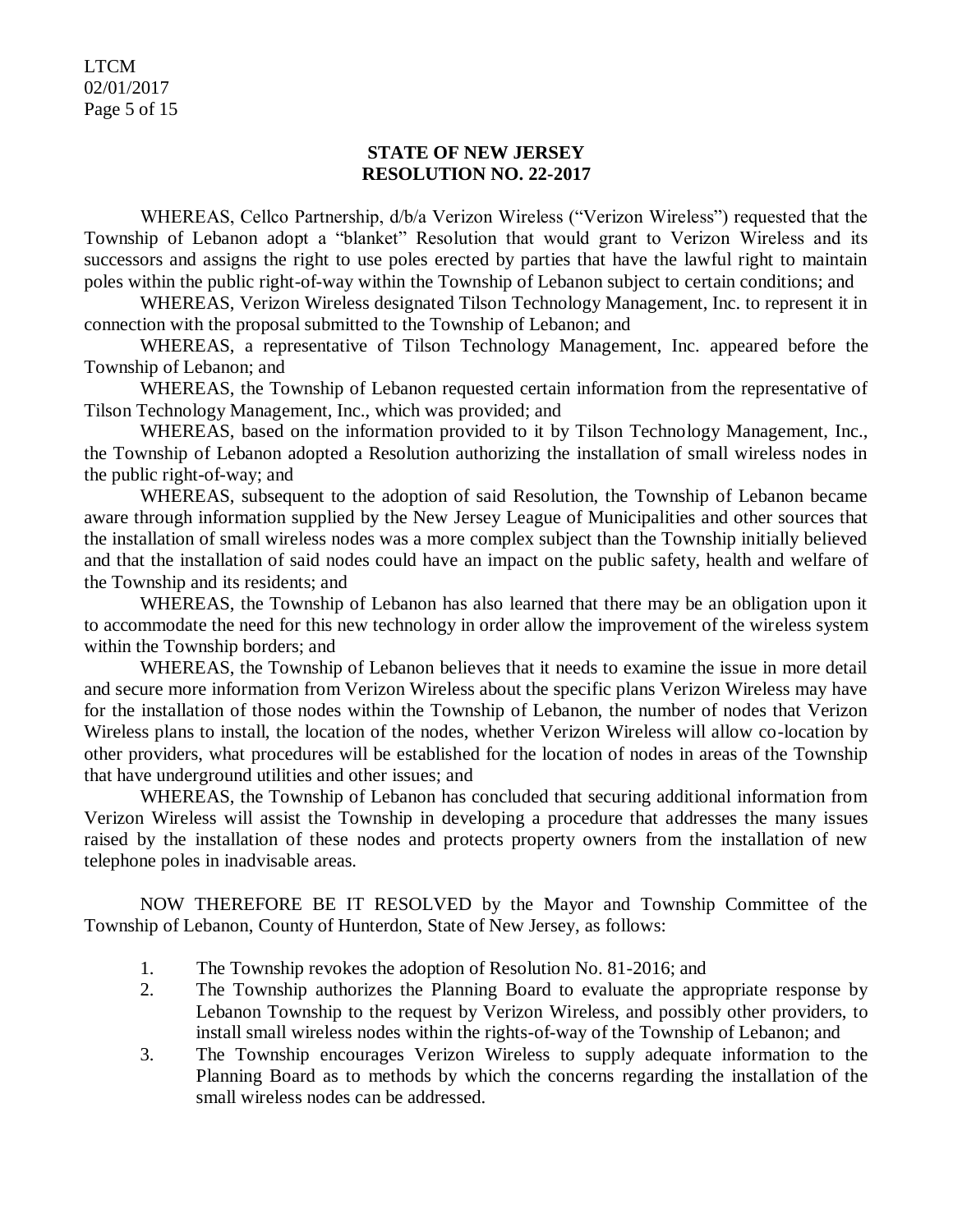LTCM 02/01/2017 Page 6 of 15

#### **Resolution No. 24-2017 – Bond Anticipation Note**

*Motion by Mr. Schmidt, seconded by Ms. Koehler and carried by unanimous favorable roll call*  vote, the Township Committee approved Resolution No. 24 -2017 as written below.

## TOWNSHIP OF LEBANON COUNTY OF HUNTERDON STATE OF NEW JERSEY RESOLUTION NO. 24-2017

RESOLUTION OF THE TOWNSHIP COMMITTEE OF THE TOWNSHIP OF LEBANON, IN THE COUNTY OF HUNTERDON, NEW JERSEY, COVENANTING TO COMPLY WITH THE PROVISIONS OF THE INTERNAL REVENUE CODE OF 1986, AS AMENDED, APPLICABLE TO THE EXCLUSION FROM GROSS INCOME FOR FEDERAL INCOME TAX PURPOSES OF INTEREST ON OBLIGATIONS ISSUED BY THE TOWNSHIP OF LEBANON AND AUTHORIZING THE MAYOR, TOWNSHIP CLERK, CHIEF FINANCIAL OFFICER AND OTHER TOWNSHIP OFFICIALS TO TAKE SUCH ACTION AS THEY MAY DEEM NECESSARY OR ADVISABLE TO EFFECT SUCH COMPLIANCE AND DESIGNATING AN \$810,400 BOND ANTICIPATION NOTE, DATED JANUARY 27, 2017, PAYABLE JANUARY 26, 2018, AS A "QUALIFIED TAX-EXEMPT OBLIGATION" PURSUANT TO SECTION 265(b)(3) OF THE INTERNAL REVENUE CODE OF 1986, AS AMENDED.

WHEREAS, the Township of Lebanon, in the County of Hunterdon, New Jersey (the "Township") from time to time issues bonds, notes and other obligations the interest on which is excluded from gross income for Federal income tax purposes and desires to take such action as may be necessary or advisable to establish and maintain such exclusion; and

WHEREAS, the Internal Revenue Code of 1986, as amended (the "Code"), contains provisions with respect to the exclusion from gross income for Federal income tax purposes of interest on obligations, including provisions, among others, which require issuers of tax-exempt obligations, such as the Township to account for and rebate certain arbitrage earnings to the United States Treasury and to take other action to establish and maintain such Federal tax exclusion; and

WHEREAS, the Township intends to issue an \$810,400 bond anticipation note, dated January 27, 2017 and payable January 26, 2018 (the "Note"); and

WHEREAS, the Township desires to designate the Note as a "qualified tax-exempt obligation" pursuant to Section 265(b)(3) of the Code;

NOW, THEREFORE, BE IT RESOLVED by the Township Committee of the Township of Lebanon, in the County of Hunterdon, New Jersey, as follows:

SECTION 1. The Township Committee hereby covenants on behalf of the Township, to the extent permitted by the Constitution and the laws of the State of New Jersey, to do and perform all acts and things permitted by law and necessary to assure that interest paid on bonds, notes or other obligations of the Township (including the Note) be and remain excluded from gross income of the owners thereof for Federal income tax purposes pursuant to Section 103 of the Code.

SECTION 2. The Mayor, Township Clerk, Chief Financial Officer and other officials of the Township are hereby authorized and directed to take such action, make such representations and give such assurances as they may deem necessary or advisable to effect compliance with the Code.

SECTION 3. The Note is hereby designated as a "qualified tax-exempt obligation" for the purpose of Section 265(b)(3) of the Code.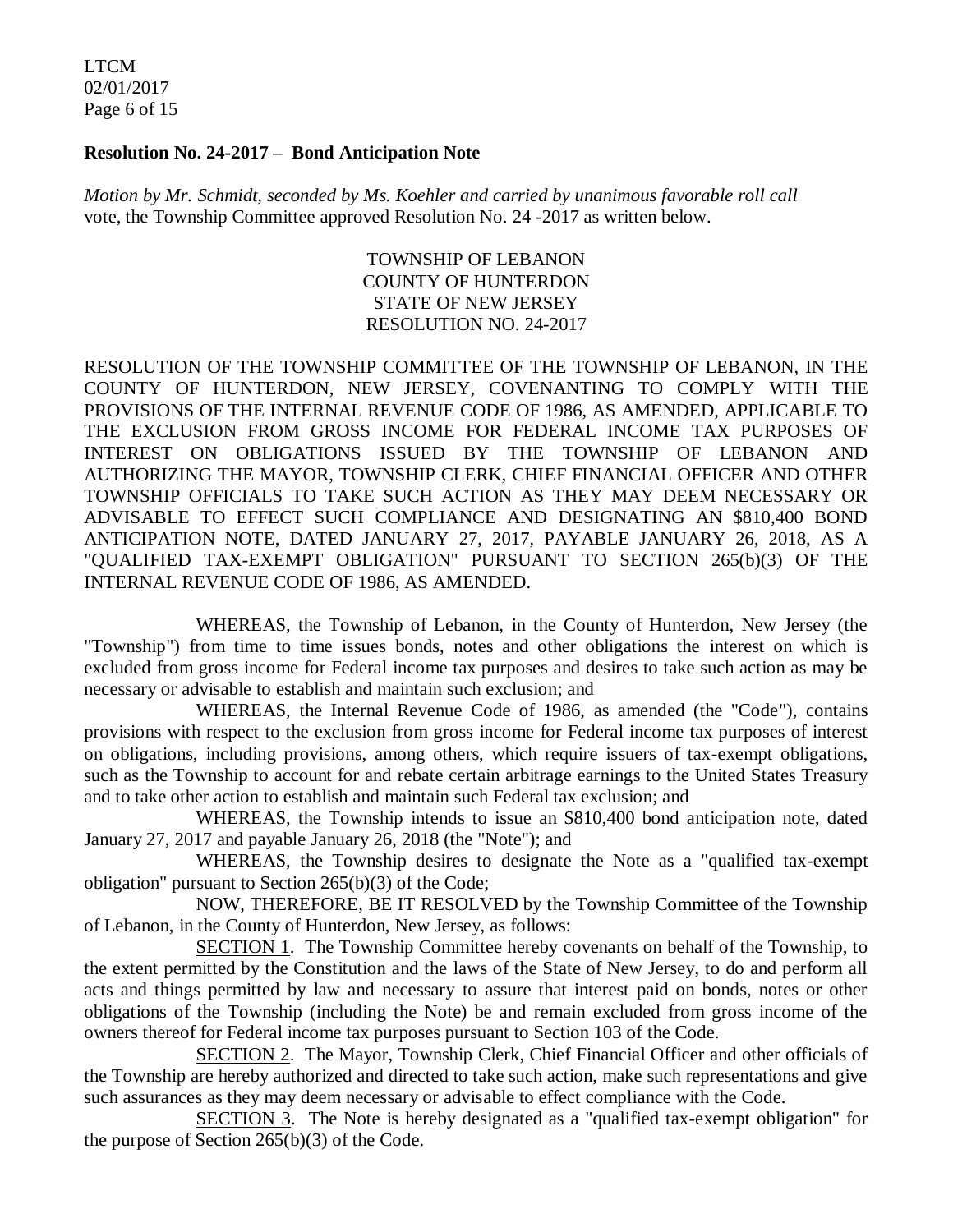LTCM 02/01/2017 Page 7 of 15

SECTION 4. It is hereby determined and stated that (1) the Note is not a "private activity bond" as defined in the Code and (2) the Township and its subordinate entities, if any, do not reasonably anticipate issuing in excess of \$10 million of new money tax-exempt obligations (other than private activity bonds) during the calendar year 2017.

SECTION 5. It is further determined and stated that the Township has not, as of the date hereof, issued any tax-exempt obligations (other than the Note) during the calendar year 2017.

SECTION 6. The Township will, to the best of its ability, attempt to comply with respect to the limitations on issuance of tax-exempt obligations pursuant to Section 265(b)(3) of the Code; however, said Township does not covenant to do so, and hereby expressly states that a covenant is not made hereby.

SECTION 7. The issuing officers of the Township are hereby authorized to deliver a certified copy of this resolution to the original purchaser of the Note and to further provide such original purchaser with a certificate of obligations issued during the calendar year 2017 dated as of the date of delivery of the Note.

SECTION 8. This resolution shall take effect immediately upon its adoption.

## **Resolution No. 25-2017 – Green Acres Enabling Resolution**

# **Public Hearing – Teetertown to Point Mountain Link**

Mr. Schmidt stated that Resolution No. 25-2017 will authorize Lebanon Township to apply for Green Acres funding, through a Planning Incentive Grant, for the acquisition of 244 acres in the northern corner of the Township. The property is owned by the Pelio family and is currently for sale, with an asking price of \$1.8 million dollars. The grant application is for 50% of Green Acres funding, in the amount of \$928,500.00. Mr. Schmidt said that if the Township is successful in obtaining the grant the Committee will need to produce 50% of the matching funds. This can be done with Township funds or through a partnership with other sources; such as, Hunterdon County and private grants. Mr. Schmidt stated that there is no contract for the property currently and the application does not require the Township to spend any money. Mr. Schmidt stated that the Planning Incentive Grant is for funds that may be used for the 2002 Open Space Plan, which was originally designed for the Township. The 2002 Open Space Plan was revisited during a 2012 reexamination of the Master Plan for the Township and these properties are listed on it as preservation priorities.

Mr. Schmidt stated that because the Township is applying for a Planning Incentive Grant, if the purchase of this land does not go through, the money that is awarded can be used for the acquisition of other properties that are listed in the Open Space Preservation Plan. Mr. Schmidt stated that he has received letters of support, from various agencies, for the acquisition of the properties. Mr. Schmidt stated that on February 7, 2017 the Township Planning Board will review the application to confirm that the property is part of the Plan and will, hopefully, endorse the acquisition. Hunterdon County Planning Board will also be meeting tomorrow and it is hoped that they will be providing a letter stating that the acquisition fits into the County's Plan for preservation.

Mr. Schmidt stated that in 2008-2009 there was a \$700,000.00 grant from Green Acres for the same property; although, the transaction did not go through for different reasons. Mr. Schmidt noted that, today, the asking price for the property is 1/3 less than it was in 2008-2009.

Mr. Schmidt stated that the land is 244 acres and is contiguous on the eastern side to the Crystal Springs and the Teetertown Reserve properties and on the western side it is adjacent to Camp Bernie through to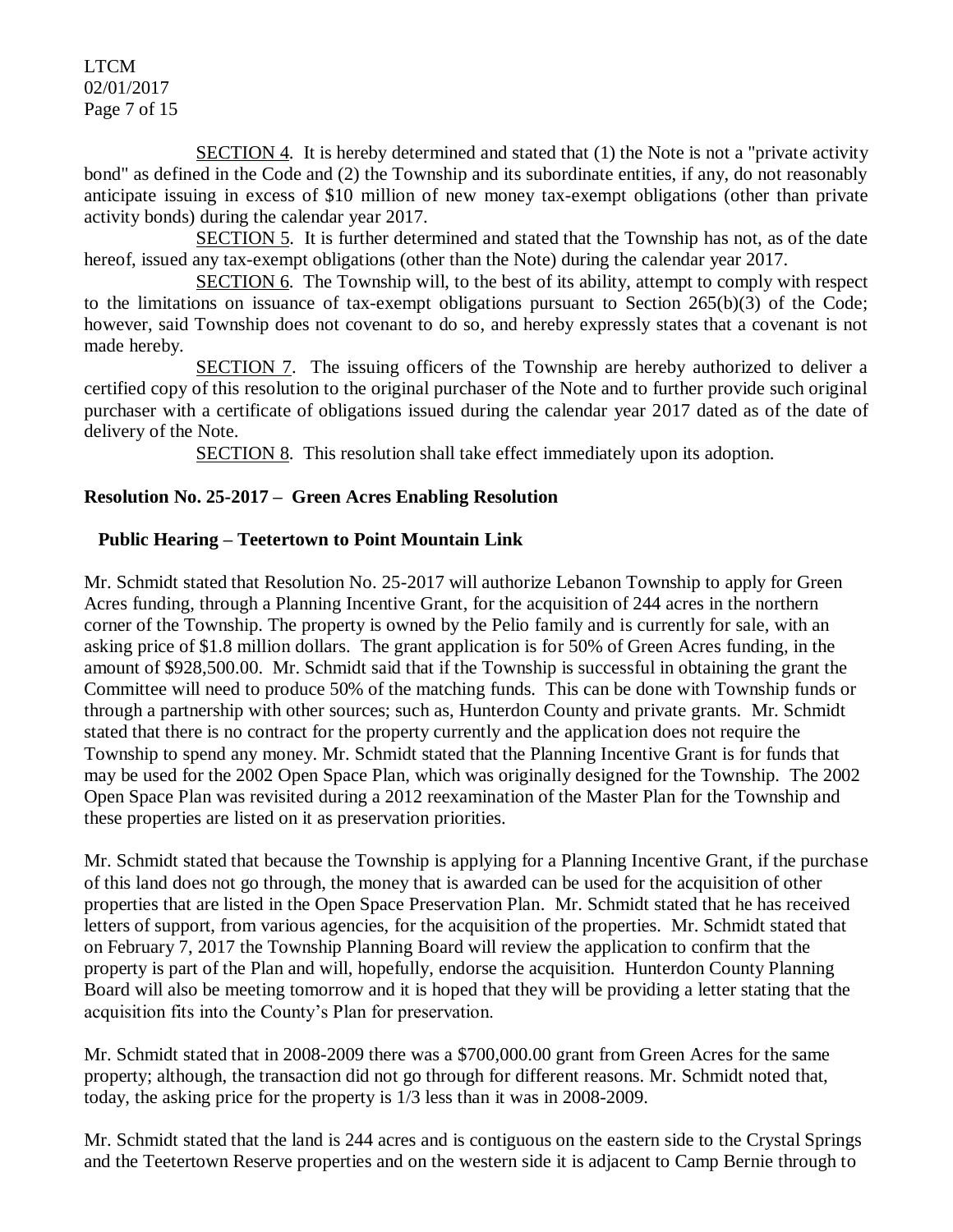LTCM 02/01/2017 Page 8 of 15

the Point Mountain Preserve. In addition, there is contiguous lands that reach down to Miquin Woods. Mr. Schmidt noted that with the acquisition of the 244 acres, it will create 2600 contiguous acres of preserved land in the Township and hundreds of acres of adjoining preserved lands in Warren and Morris County.

Mr. Schmidt noted that the land straddles the Musconetcong and the South Branch Watersheds. The NJ Watersupply Authority has offered support for matching funds, for the transaction costs, because the land indirectly provides water to as many as five million residents through ground water recharge and the tributaries that run into the Spruce Run Reservoir.

Ms. Koehler asked Mr. Schmidt if there are any structures on the property. Mr. Schmidt stated that there is one home, which is fire damaged, that will need to be removed during the transaction. Mr. Schmidt stated that the land is 2/3 open agricultural fields and the other 1/3 is wooded.

Ms. Koehler asked if there are any stipulations associated with the grant. Mr. Schmidt stated that under the rules of Green Acres, the land is preserved in perpetuity, and nothing can be done on the property.

*Motion by Mr. Schmidt, seconded by Mr. McKee and carried by unanimous favorable roll call vote, the* public hearing for Resolution No. 25-2017 was opened.

Mr. Ron Milkowski said that the Township is already in the Highlands Preservation Area and that in order to develop the land you would need to have 50 acre lots. Mr. Milkowski asked what the Committee is concerned about when there could only be possibly 8 homes built. Mr. Schmidt stated that his intention is to join with other agencies to leverage the funding considerably. Mr. Schmidt stated that the reason to purchase property is for trail linkage. Mr. Milkowski stated that 240 acres is a lot of land to preserve for trail linkage. Mr. Milkowski also stated concern with the land coming off of the tax rolls and questioned if it would be a burden on the taxpayers. Mr. Milkowski stated that he supports applying for the grant but thinks that there should be more thought given to the land purchase.

Ms. Laurie Hoffman questioned what will happen with the 2/3 that is agricultural. Mr. Schmidt said that he believes that the Township can lease the land out to famers. Ms. Hoffman questioned if the taxpayers will be made to maintain the property and said that the water from the lands will go elsewhere and the taxpayers will get nothing in return. Mr. Schmidt stated that his preliminary understanding is that there will be minimal cost to maintain the property. Ms. Hoffman asked if the Township can withdraw from the grant application if it does not receive assistance for the matching 50%. Mr. Schmidt stated that if the Township does not come to an agreement for the purchase, and other lands in the Open Space Plan become available, the money can be reallocated to another project. Mr. Schmidt noted that if all of the 50% matching funds are not received the Township can choose to not purchase any land or they can purchase fewer lots.

Mr. Hoffman asked if it wouldn't be better for the agencies, who are interested in the land, to purchase it on their own. Mayor Laul stated that they like to have the Township interested in the land also. Mr. Hoffman stated that the location of the property and the water rights are very important to the other agencies so why not let them pay for the purchase. Mr. Hoffman inquired on what other properties the Township is looking at for purchase. Mr. Schmidt stated that on the 2002 Open Space Plan the Township outlined the lots that are priorities for preservation. The Open Space Plan has to be updated because some of the lots listed on the 2002 Plan have already been preserved. Mr. Hoffman stated his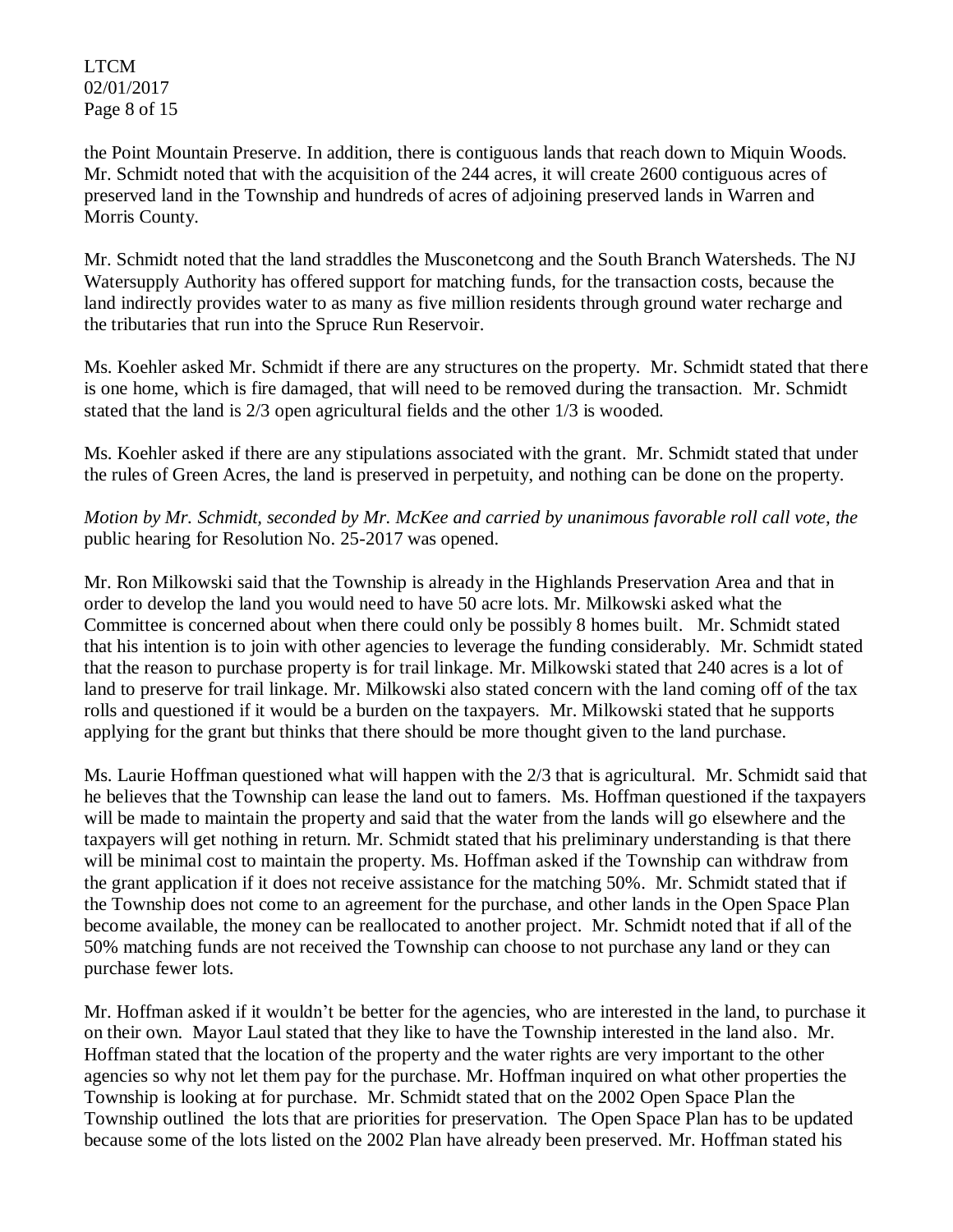LTCM 02/01/2017 Page 9 of 15

concern with the taxpayers paying for all of the preserved land in the Township. Mr. Hoffman stated his issue with the water being sent to other locations and the Township not receiving anything in return.

Mr. Adam Duckworth told Mr. Schmidt that he feels that he perfectly articulated the details of the land acquisition and the funding associated with such. Mr. Duckworth said that he believes that most residents live in the Township because of the beautiful farmland and nicely wooded areas. Mr. Duckworth said that he does understand the argument of sharing water and it benefiting the entire State of New Jersey but he feels that, in benefitting the State, it enables the Township to acquire funds that are used to preserve the way of life that the residents want and love.

Mr. Nancy Lawler commended Mr. Schmidt for all of his hard work. Ms. Lawler stated that Lebanon Township is a beautiful town to live in and noted that she finds it so special and captivating that the residents can walk from the Raritan River to the Musconetcong River without seeing someone. She thinks that this is very valuable. Ms. Lawler said that she is hoping that the agricultural land will stay as agricultural land.

*Motion by Ms. Koehler, seconded by Mr. McKee and carried by unanimous favorable roll call vote, the* public hearing for Resolution No. 25-2017 was closed.

*Motion by Mr. McKee, seconded by Ms. Koehler and carried by unanimous favorable roll call vote, the* Township Committee adopted Resolution No. 25-2017 as written below.

### **TOWNSHIP OF LEBANON COUNTY OF HUNTERDON STATE OF NEW JERSEY RESOLUTION NO. 25-2017 STATE OF NEW JERSEY DEPARTMENT OF ENVIRONMENTAL PROTECTION GREEN ACRES ENABLING RESOLUTION**

WHEREAS, the New Jersey Department of Environmental Protection, Green Acres Program ("State"), provides loans and/or grants to municipal and county governments and grants to nonprofit organizations for assistance in the acquisition, development, and stewardship of lands for outdoor recreation and conservation purposes; and

WHEREAS, the Township of Lebanon desires to further the public interest by obtaining funding in the amount of \$ 928,500.00 from the State to fund the following project: Teetertown to Point Mountain Link at an estimated cost of \$ 1,857,000.00;

NOW, THEREFORE, the governing body/board resolves that Mike Schmidt or the successor to the office of Deputy Mayor/Open Space Coordinator is hereby authorized to:

- (a) make application for such a loan and/or such a grant,
- (b) provide additional application information and furnish such documents as may be required, and
- (c) act as the authorized correspondent of the above named applicant; and

WHEREAS, the State shall determine if the application is complete and in conformance with the scope and intent of the Green Acres Program, and notify the applicant of the amount of the funding award; and WHEREAS, the applicant is willing to use the State's funds in accordance with such rules, regulations and applicable statutes, and is willing to enter into an agreement with the State for the above named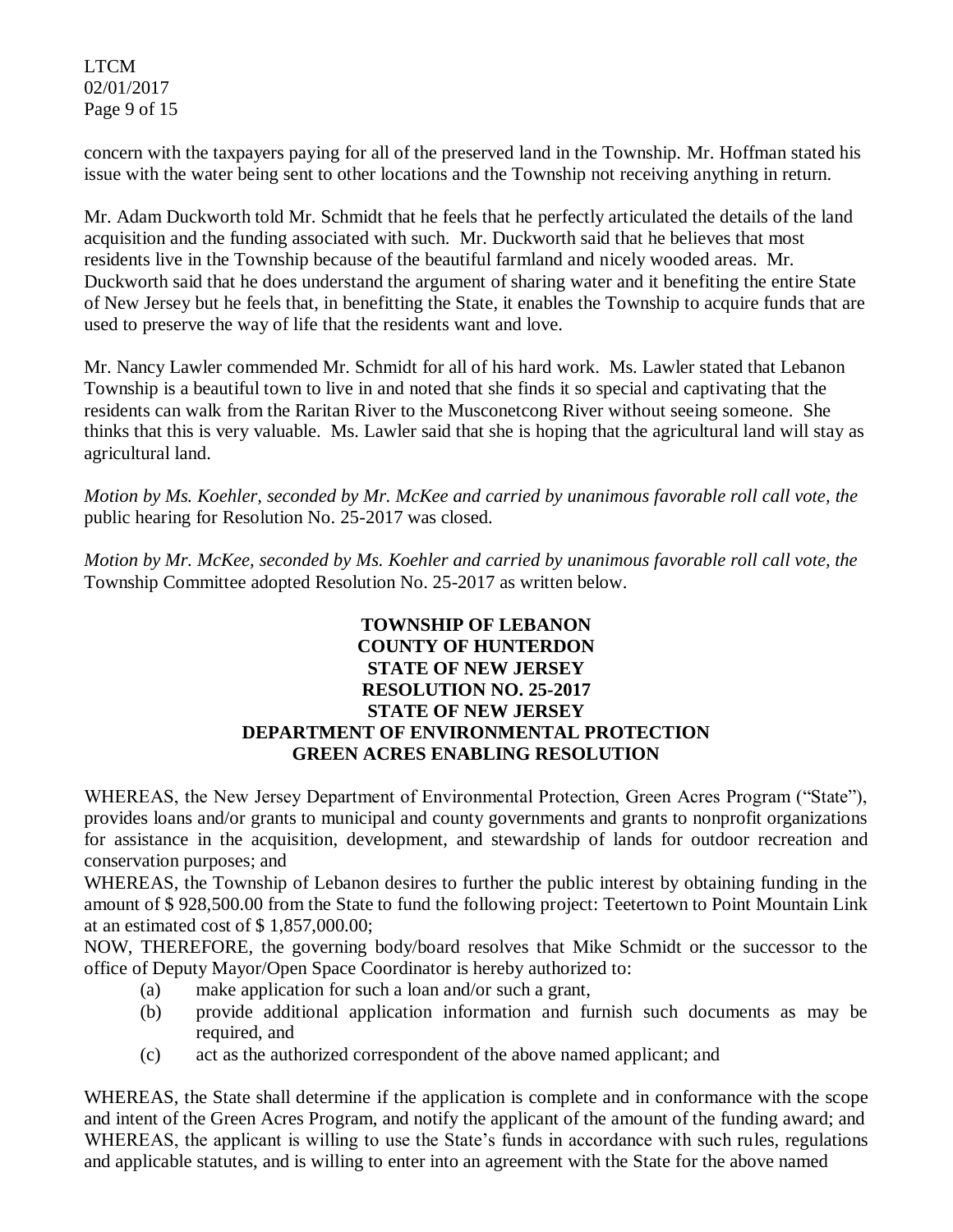LTCM 02/01/2017 Page 10 of 15

project;

NOW, THEREFORE, BE IT FURTHER RESOLVED BY THE Committee of the Township Of Lebanon

1. That the Deputy Mayor/Open Space Coordinator of the above named body is hereby authorized to execute an agreement and any amendment thereto with the State known as the Teetertown to Point Mountain Link project;

2. That the applicant will obtain and provide its 50% matching share of the project, if a match is required, in the amount of \$ 928,500.00;

3. That, in the event the State's funds are less than the total project cost specified above, the applicant will obtain and provide the balance of funding necessary to complete the project;

4. That the applicant agrees to comply with all applicable federal, state, and local laws, rules, and regulations in its performance of the project; and

5. That this resolution shall take effect immediately.

### **Resolution No. 26-2017 - Transfers**

*Motion by Mr. Schmidt, seconded by Mr. McKee and carried by unanimous favorable roll call vote, the* Township Committee approved Resolution No. 26-2017 as attached.

# **TOWNSHIP OF LEBANON COUNTY OF HUNTERDON STATE OF NEW JERSEY RESOLUTION NO. 26-2017 TRANSFERS**

#### **OLD BUSINESS**

## **LTVFD – Acquisition of Ambulance**

*Motion by Mr. Schmidt, seconded by Ms. Koehler and carried by unanimous favorable roll call vote, the* Township Committee authorized the Fire Department to send specifications to the Township Attorney for the preparation of a bid package for the chassis of a new ambulance.

#### **2002 Open Space Plan Update**

Mr. Schmidt stated that the 2002 Open Space Plan needs to be updated. Planner Bolan provided Mr. Schmidt with proposal of \$1300 for the work to be done. Banish Associations will be preparing the update.

*Motion by Ms. Koehler, seconded by Mr. Schmidt and carried by unanimous favorable roll call vote, the* Township Committee requested that the Planning Board authorize an update to the 2002 Open Space Plan.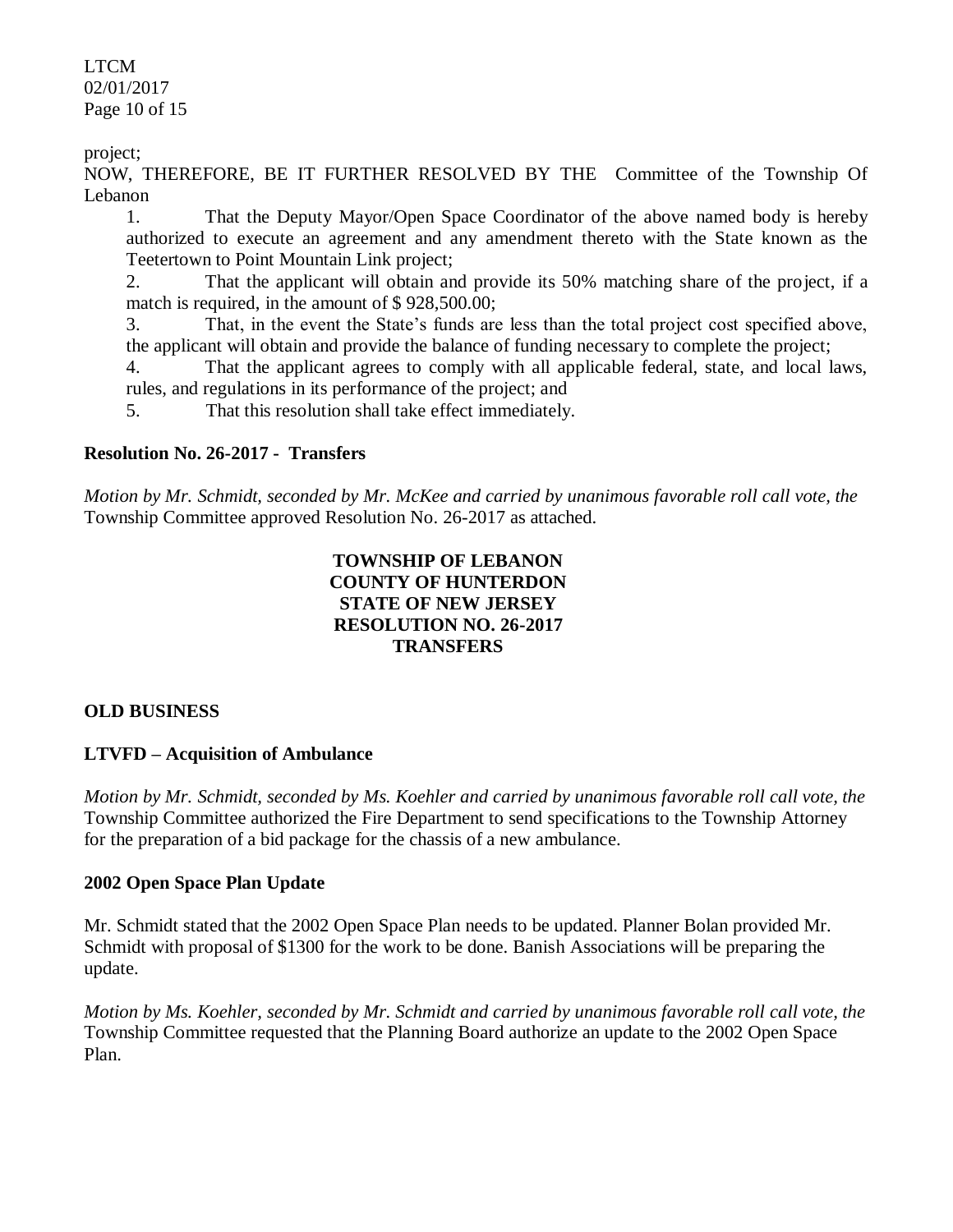LTCM 02/01/2017 Page 11 of 15

#### **Social Media – Adam Duckworth**

Mr. Adam Duckworth has volunteered to work on a Social Media Policy for the Township. Mr. Duckworth will be working with Ms. Koehler on the project. Mr. Duckworth stated that he was present at the meeting to speak with the Committee to ensure that he will be focusing on the right items.

Discussion was held on the process to follow in preparing and adopting a Social Media Policy. The Committee wishes for a means to provide information to the public only; they do not want interaction with the public. Each of the standing committees will be provided with the draft policy for their comments prior to adoption.

Mr. Duckworth stated that, in addition to the Social Media Policy, the standing committees would like a policy established for their members.

Mr. Duckworth stated that he will be concentrating on three items: how the municipal government engages their citizens, how the standing committees will use social media to conduct their business and the guidelines for the use of social media, on a personal basis, by municipal representatives. Attorney St. Angelo noted that the use of social media, on a personal basis, by municipal representatives, would be addressed separately, in the employee/volunteer handbook, to be sure that an individual's First Amendments rights and their right to have an opinion, as a citizen, are not violated.

It was determined that Mr. Duckworth and Ms. Koehler will address how the municipal government engages their citizens and how the standing committees will use social media to conduct their business. Attorney St. Angelo will address the guidelines for the use of social media, on a personal basis, by municipal representatives.

Attorney St. Angelo will provide Mr. Duckworth and Ms. Koehler with the most recent Social Media Policy that she has prepared. Mr. Duckworth and Ms. Koehler will review the policy and provide Attorney St. Angelo with their views on the distinct needs of the Township.

Mayor Laul will be the "go between" for Mr. Duckworth and Attorney St. Angelo.

#### **Fire Station Three Agreements -**

Held to February 15, 2017 meeting.

#### **Letter to Winding Brook Lane**

The Clerk drafted a letter to the Winding Brook Lane Association to inform them of the Township Committee's decision on accepting the private roads into the public road system.

Tabled to the next meeting.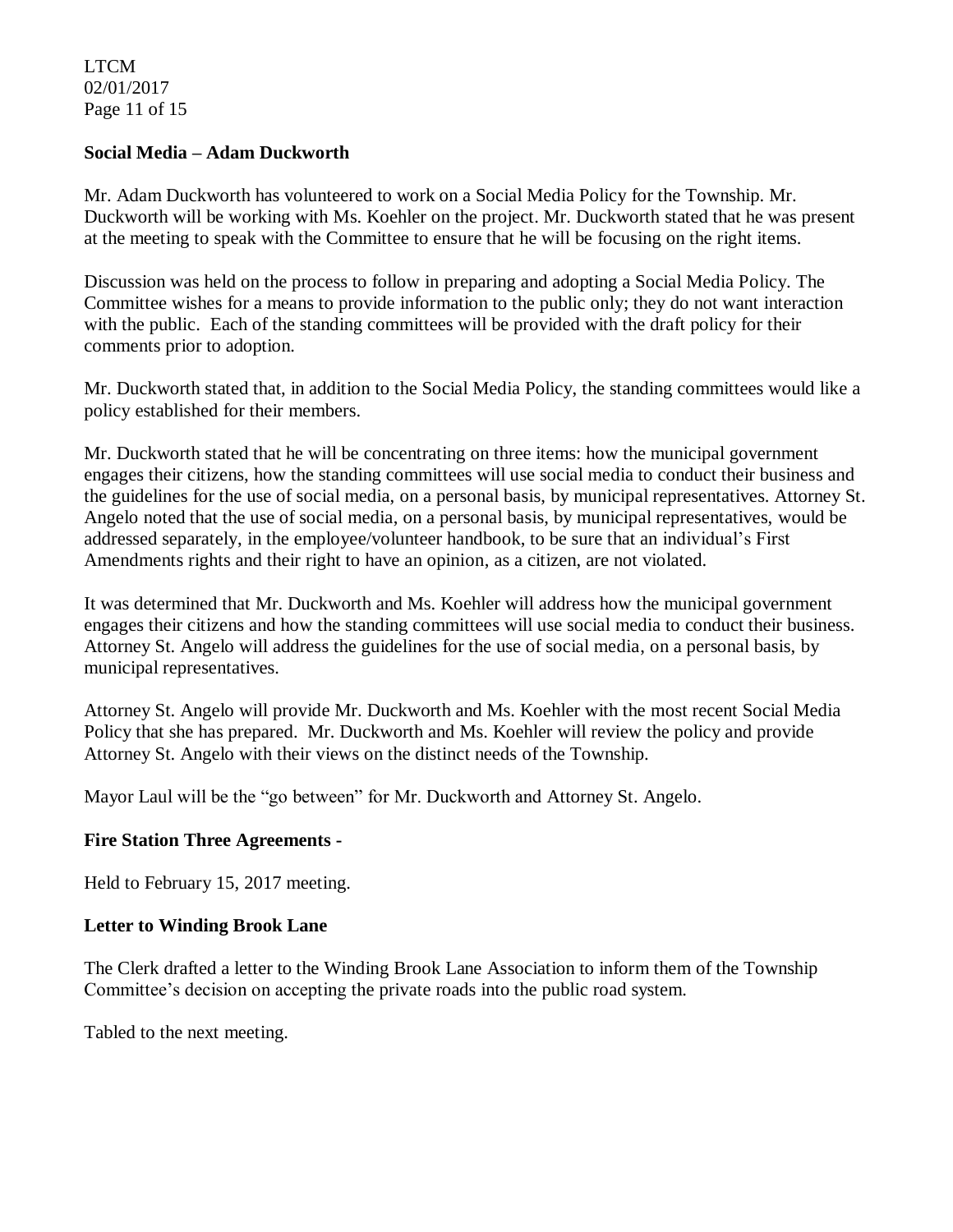LTCM 02/01/2017 Page 12 of 15

## **NEW BUSINESS**

#### **DPW Manager Correspondence – Request to Advertise for a Surplus Sale**

*Motion by Mr. McKee, seconded by Mr. Schmidt and carried by unanimous favorable roll call vote, the* Township Committee authorized the DPW Manager to advertise for a surplus sale. Bids will be opened on Tuesday, February 28, 2017 at 10:00 a.m.

#### **Schedule Budget Meetings**

*Motion by Ms. Koehler, seconded by Mr. Schmidt and carried by unanimous favorable roll call vote, the* Township Committee scheduled budget meetings to be held on Thursday, March 2, 2017 at 6:00 p.m., Thursday, March 9, 2017 at 6:00 p.m., Thursday, March 16, 2017 at 7:00 p.m. and Thursday, March 23, 2017 at 6:00 p.m.

## **Raffle Applications (2) for St John Neumann Church**

*Motion by Ms. Koehler, seconded by Mr. Schmidt and carried by unanimous favorable roll call vote, the* Township Committee approved two (2) Raffle License Applications for St. John Neumann Church for an event to be held on June 3, 2017.

### **St. John Neumann Church Social Affair Permit Application – Event to be held on June 3, 2017**

*Motion by Mr. Schmidt, seconded by Mr. McKee and carried by unanimous favorable roll call vote, the* Township Committee approved a Social Affair Permit Application for St. John Neumann Church for an event to be held on June 3, 2017.

#### **PRESENTATION OF VOUCHERS**

Committee Members provided a description of vouchers exceeding \$1000.00.

*Motion by Mr. McKee, seconded by Mr. Schmidt and carried by favorable roll call vote, the Township*  Committee approved the February 1, 2017 bill list in amount of \$925,287.19.

## **CORRESPONDENCE**

- a. Township Historians December 1, 2016 Meeting Minutes
- b. Township Recreation Commission December 1, 2016 Meeting Minutes
- c. Township EOSC December 19, 2016 Meeting Minutes
- d. Town Wide Clean Up April 22, 2017 8:00 a.m. 1:00 p.m.

*Motion by Mr. Schmidt, seconded by Ms. Koehler and carried by unanimous favorable roll call vote, the* Township Committee approved having a Town Wide Clean Up on April 22, 2017 from 8:00 a.m.-1:00 p.m.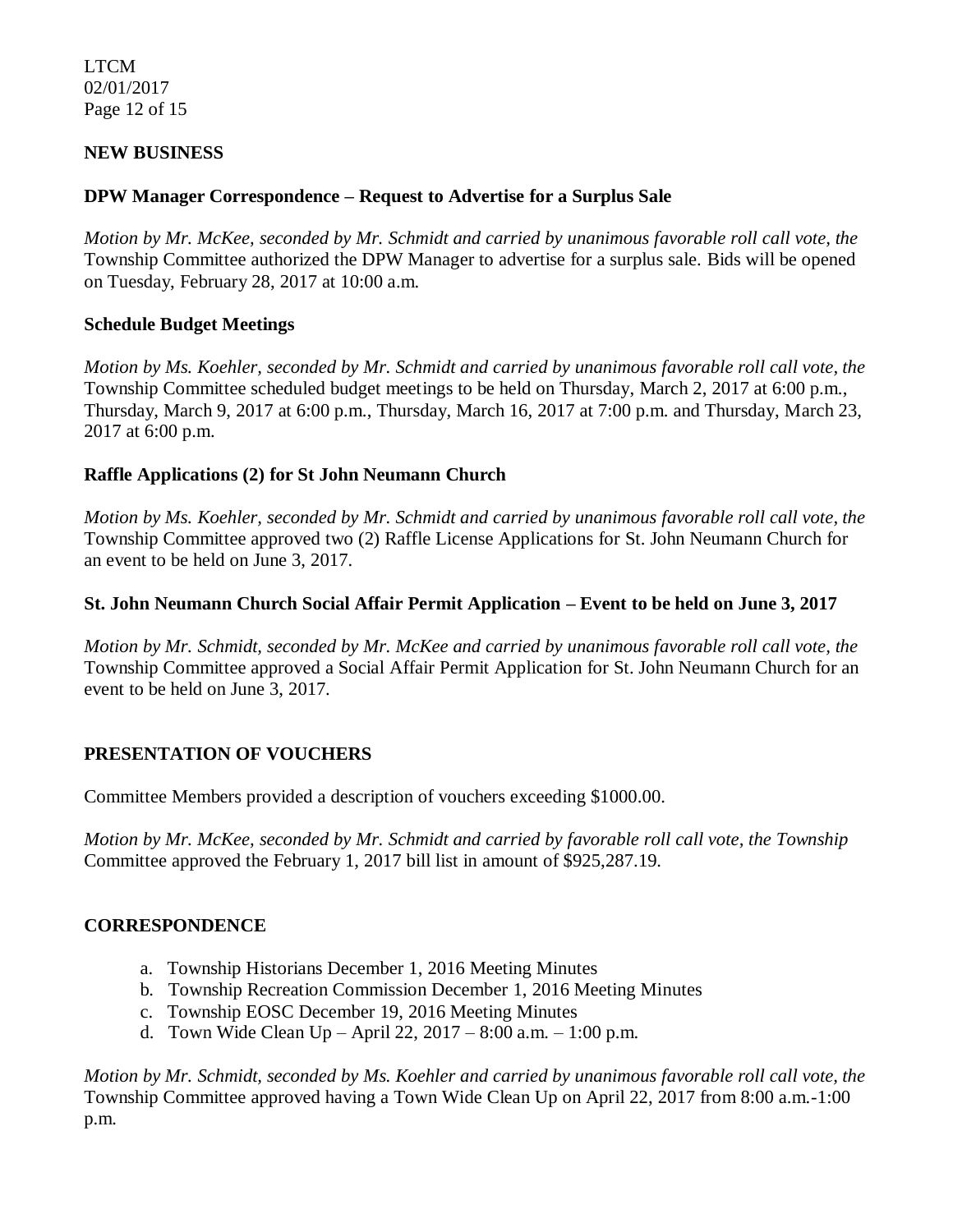### LTCM 02/01/2017 Page 13 of 15

# **PUBLIC COMMENTS**

*Motion by Mr. Schmidt, seconded by Ms. Koehler and carried by unanimous favorable roll call vote, the* Township Committee opened the public comment portion of the meeting at 8:55 p.m.

Ms. Laurie Hoffman stated that she has asked many times for a volunteer handbook. Ms. Hoffman said that she feels that the standing committees have no guidance and she feels that the Historians are held to a high standard because they attend Committee meetings and understand what the rules are. Ms. Hoffman offered to be on a committee to draft a volunteer handbook.

Ms. Hoffman stated that she knows that everyone is concerned about saving water for Newark but she is concerned about having water for herself. Ms. Hoffman asked where she can go to find out about the water consumption from High Bridge Water Company. Ms. Hoffman stated that the water is coming out of her aquifer and she is worried that her well will run dry. Ms. Hoffman was informed that she should reach out to the NJDEP who regulates commercial water withdrawal or to go directly to the High Bride Water Company.

Mr. Ron Milkowski stated that he thinks that the Committee is not looking at Verizon specifically they are looking for any utility that will come to the Committee next. Mr. Milkowski said that he feels that the Committee is handling the matter very well. Mr. Milkowski stated that he feels that the Social Media cannot be for dialogue at any time. It must be for informational purposes only; only one direction of communication. Mr. Milkowski stated that the volunteer handbook can be worked on later. Mr. Milkowski said that everyone must follow any policy that is put in place.

*Motion by Mr. Schmidt, seconded by Ms. Koehler and carried by unanimous favorable roll call vote, the* Township Committee closed the public comment portion of the meeting at 9:04 p.m.

#### **Resolution No. 27-2017 –Executive Session**

*Motion by Mr. McKee, seconded by Ms. Koehler and carried by unanimous favorable roll call vote, the* Township Committee approved Resolution No. 27-2017 and convened in executive session at 9:05 p.m.

#### TOWNSHIP OF LEBANON COUNTY OF HUNTERDON STATE OF NEW JERSEY RESOLUTION NO. 27-2017 RESOLUTION AUTHORIZING EXECUTIVE SESSION

WHEREAS, the Open Public Meetings Act; *N.J.S.A.* 10:4-6 *et seq*., declares it to be the public policy of the State to insure the right of citizens to have adequate advance notice of and the right to attend meetings of public bodies at which business affecting the public is discussed or acted upon; and

WHEREAS, the Open Public Meetings Act also recognizes exceptions to the right of the public to attend portions of such meetings; and

 WHEREAS, the Mayor and Committee find it necessary to conduct an executive session closed to the public as permitted by the *N.J.S.A*. 40:4-12; and

 WHEREAS, the Mayor and Committee will reconvene in public session at the conclusion of the executive session;

 NOW, THEREFORE, BE IT RESOLVED by the Mayor and Committee of the Township of Lebanon, County of Hunterdon, State of New Jersey that they will conduct an executive session to discuss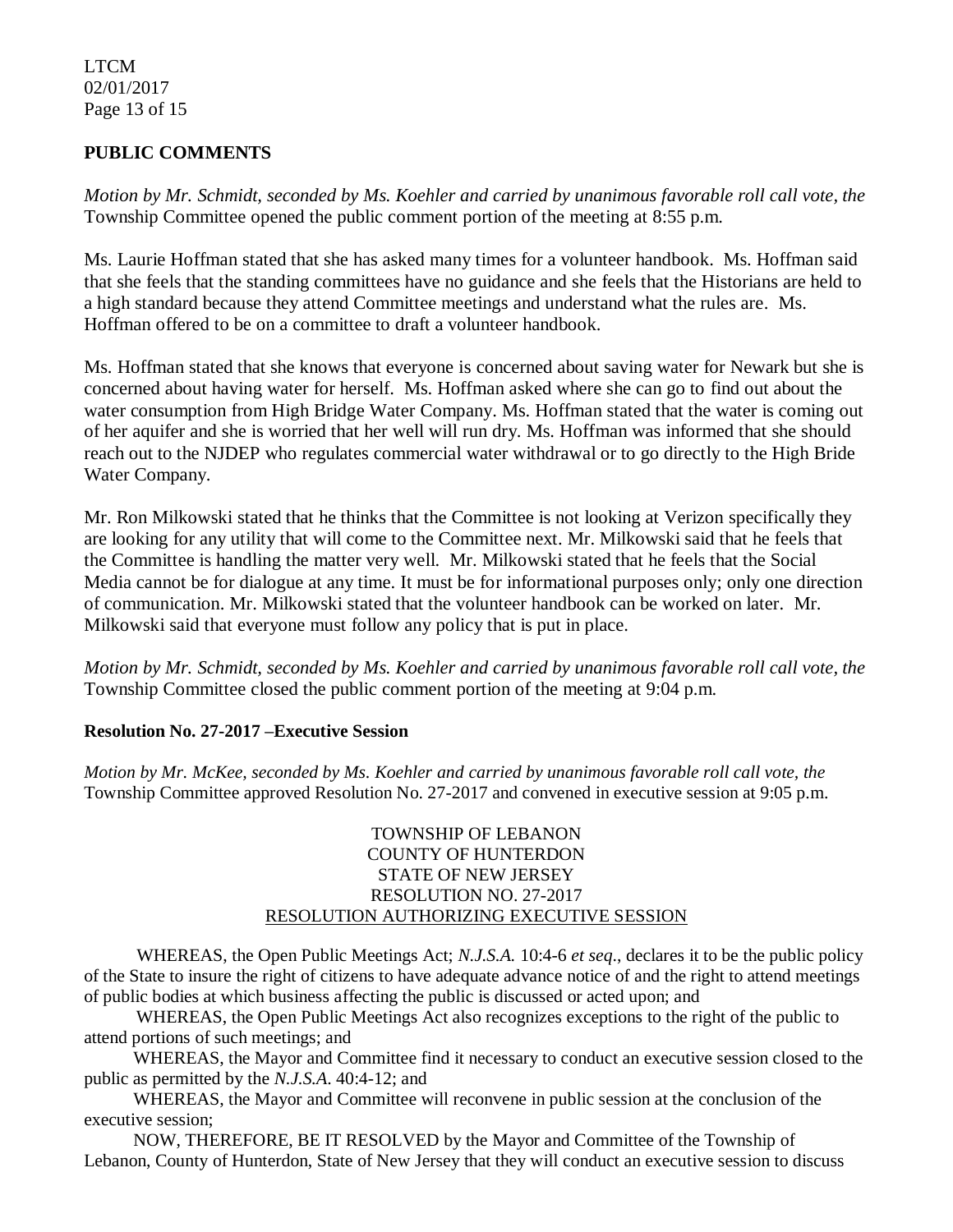LTCM 02/01/2017 Page 14 of 15

the following topic(s) as permitted by *N.J.S.A*. 40:4-12:

\_\_\_\_\_\_\_\_\_\_\_\_\_\_\_\_\_\_\_\_\_\_\_\_\_\_\_\_\_\_\_\_\_\_\_\_\_\_\_\_\_\_\_\_\_\_\_\_\_\_\_\_\_);

\_\_\_\_\_\_A matter which Federal Law, State Statute or Rule of Court requires be kept confidential or excluded from discussion in public (Provision relied upon:

A matter where the release of information would impair a right to receive funds from the federal government;

\_\_\_\_\_\_A matter whose disclosure would constitute an unwarranted invasion of individual privacy;

A collective bargaining agreement, or the terms and conditions thereof (Specify contract:

\_\_\_\_\_\_\_\_\_\_\_\_\_\_\_\_\_\_\_\_\_\_\_\_\_\_\_\_\_\_\_\_\_\_\_\_\_\_\_\_\_\_\_); A matter involving the purpose, lease or acquisition of real property with public funds, the setting of bank rates or investment of public funds where it could adversely affect the public interest if discussion of such matters were disclosed; Real Estate Acquisitions

Tactics and techniques utilized in protecting the safety and property of the public provided that their disclosure could impair such protection;

Investigations of violations or possible violations of the law;

 $X$  Pending or anticipated litigation or contract negotiation in which the public body is or may become a party; (The general nature of the litigation or contract negotiations is**: Affordable Housing**

 $X$  Professional Service Contracts\_\_\_\_\_\_. The public disclosure of such information at this time would have a potentially negative impact on the municipality's position in the litigation or negotiation; therefore this information will be withheld until such time as the matter is concluded or the potential for negative impact no longer exists. **Construction Code Official**

 Matters falling within the attorney-client privilege, to the extent that confidentiality is required in order for the attorney to exercise his or her ethical duties as a lawyer; (The general nature of the matter is:

OR the public disclosure of such information at this time would have a potentially negative impact on the municipality's position with respect to the matter being discussed; therefore this information will be withheld until such time as the matter is concluded or the potential for negative impact no longer exists.*)*; X Matters involving the employment, appointment, termination of employment, terms and conditions of employment, evaluation of the performance, promotion or disciplining of any specific prospective or current public officer or employee of the public body, where all individual employees or appointees whose rights could be adversely affected have not requested in writing that the matter(s) be discussed at a public meeting; (The employee(s) and/or general nature of discussion is: **Fire Official Position** Union Contract the public disclosure of such information at this time would violate the employee(s)

privacy rights; therefore this information will be withheld until such time as the matter is concluded or the threat to privacy rights no longer exists.;

\_\_\_\_\_\_Deliberation occurring after a public hearing that may result in the imposition of a specific civil penalty or loss of a license or permit;

BE IT FURTHER RESOLVED that the Mayor and Committee hereby declare that their discussion of the subject(s) identified above may be made public at a time when the Township Attorney advises them that the disclosure of the discussion will not detrimentally affect any right, interest or duty of the Township or any other entity with respect to said discussion.

BE IT FURTHER RESOLVED that the Mayor and Committee, for the reasons set forth above, hereby declare that the public is excluded from the portion of the meeting during which the above discussion shall take place.